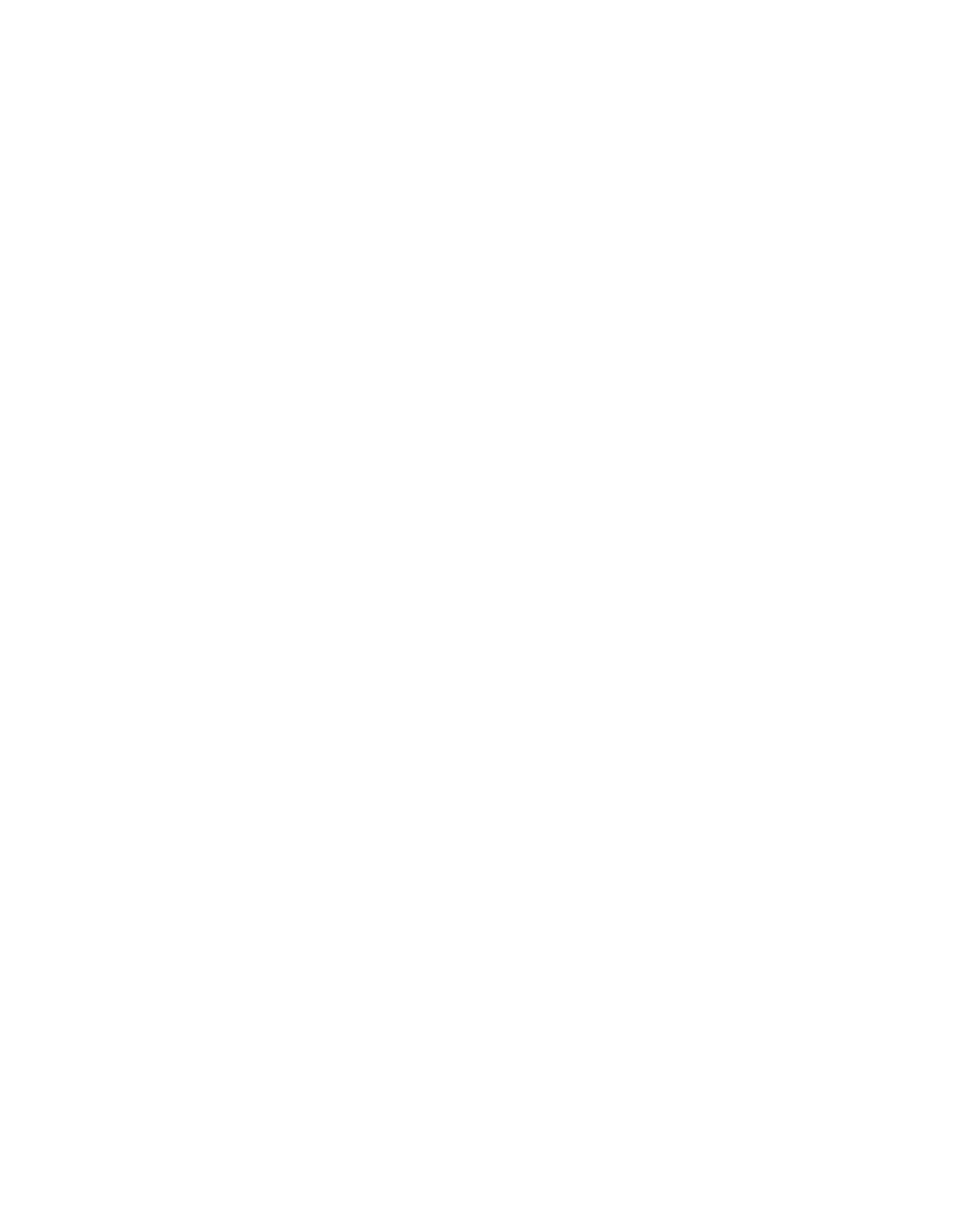### **OVERVIEW**

The County of Livingston, a body politic, through its Finance Committee, hereby requests the submission of proposals to develop and implement Community Response Programs that assist Livingston County in responding to the impacts of COVID‐19.

#### **ELIGIBLE APPLICANTS**

Eligible applicants include governmental, non‐profit agencies, utility and internet service providers, hereinafter referred to as Community Partners, serving the residents and businesses of Livingston County, Illinois.

#### **PROPOSAL DUE DATE**

Three copies of each proposal should be submitted to the Livingston County Board Office by 2:00 p.m. on August 31, 2022. All proposals are to be addressed to:

> Livingston County Board Office 112 West Madison Street Pontiac, IL 61764

The following notation must be noted in the lower left-hand corner of the envelope:

> American Rescue Plan: Community Response Program(s) 2:00 p.m. on August 31, 2022

### **TIMELINE OF SUBGRANTING PROCESS**

| June 22, 2022     | <b>Request for Proposals Release Date</b>               |
|-------------------|---------------------------------------------------------|
| July 20, 2022     | Pre-application Technical Assistance Session            |
| August 31, 2022   | <b>Proposal Due Date</b>                                |
| October 17, 2022  | <b>Notification of Awards</b>                           |
| January 30, 2023  | 4 <sup>th</sup> Quarter 2022 reports due, and quarterly |
|                   | thereafter                                              |
| December 30, 2023 | Funding period ends                                     |
| March 30, 2024    | Final report(s) due                                     |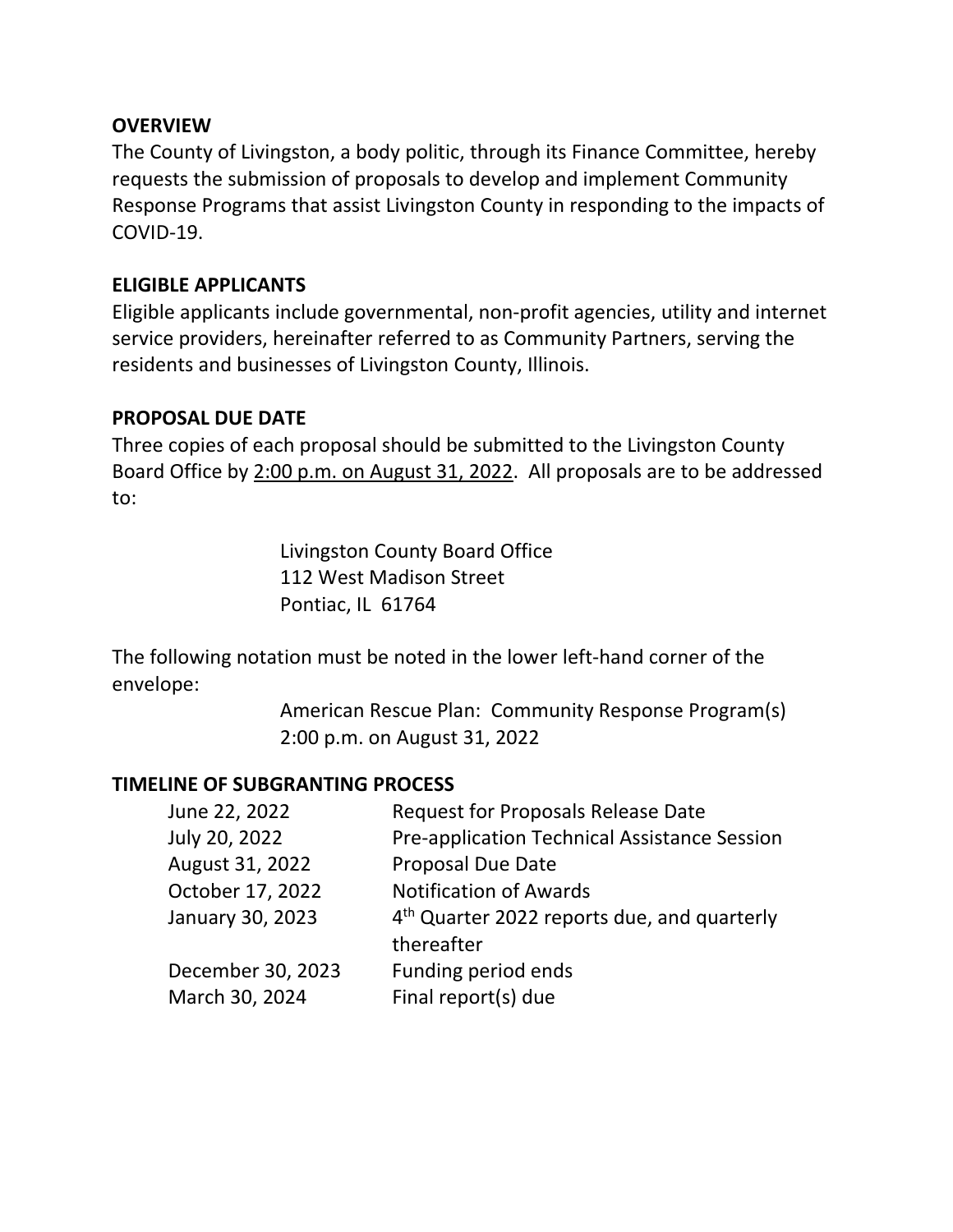# **BACKGROUND**

On March 11, 2021, the American Rescue Plan Act (ARPA) was signed into law by the President establishing Fiscal Recovery Funds (including Coronavirus State Fiscal Recovery Fund and Coronavirus Local Fiscal Recovery Fund). The Fiscal Recovery Funds are intended to provide support to governments in responding to the impact of COVID‐19 and in their efforts to contain COVID‐19 within their communities, residents, and businesses. Pursuant to Section 603(c)(1) of the Act, funds may be used as follows:

- a.) To respond to the public health emergency or its negative economic impacts, including assistance to households, small businesses, and nonprofits, or aid to impacted industries such as tourism, travel, and hospitality; and
- b.) To respond to workers performing essential work during the COVID‐19 public health emergency by providing premium pay to eligible workers;
- c.) For the provision of government services to the extent of the reduction in revenue due to the COVID‐19 public health emergency relative to revenues collected in the most recent full fiscal year prior to the emergency; and
- d.) To make necessary investments in water, sewer, or broadband infrastructure.

Pursuant to the American Rescue Plan Act (ARPA) Livingston County was allocated \$6,924,206 of which \$3,535,626.89 has been allocated to‐date. The remaining balance is currently eligible for award to one or more subgrantee(s).

Livingston County seeks Community Partners to help identify the needs of the community and assist with the development and implementation of programs to address those needs.

### **PRE‐APPLICATION TECHNICAL ASSISTANCE SESSION**

A pre‐application technical assistance session will be held via zoom on July 20, 2022 from 2 p.m. – 3 p.m.. No password is required to join the session. Participants should enter their full names when logging into the session. Participants will be able to log in 15 minutes prior to the start of the session to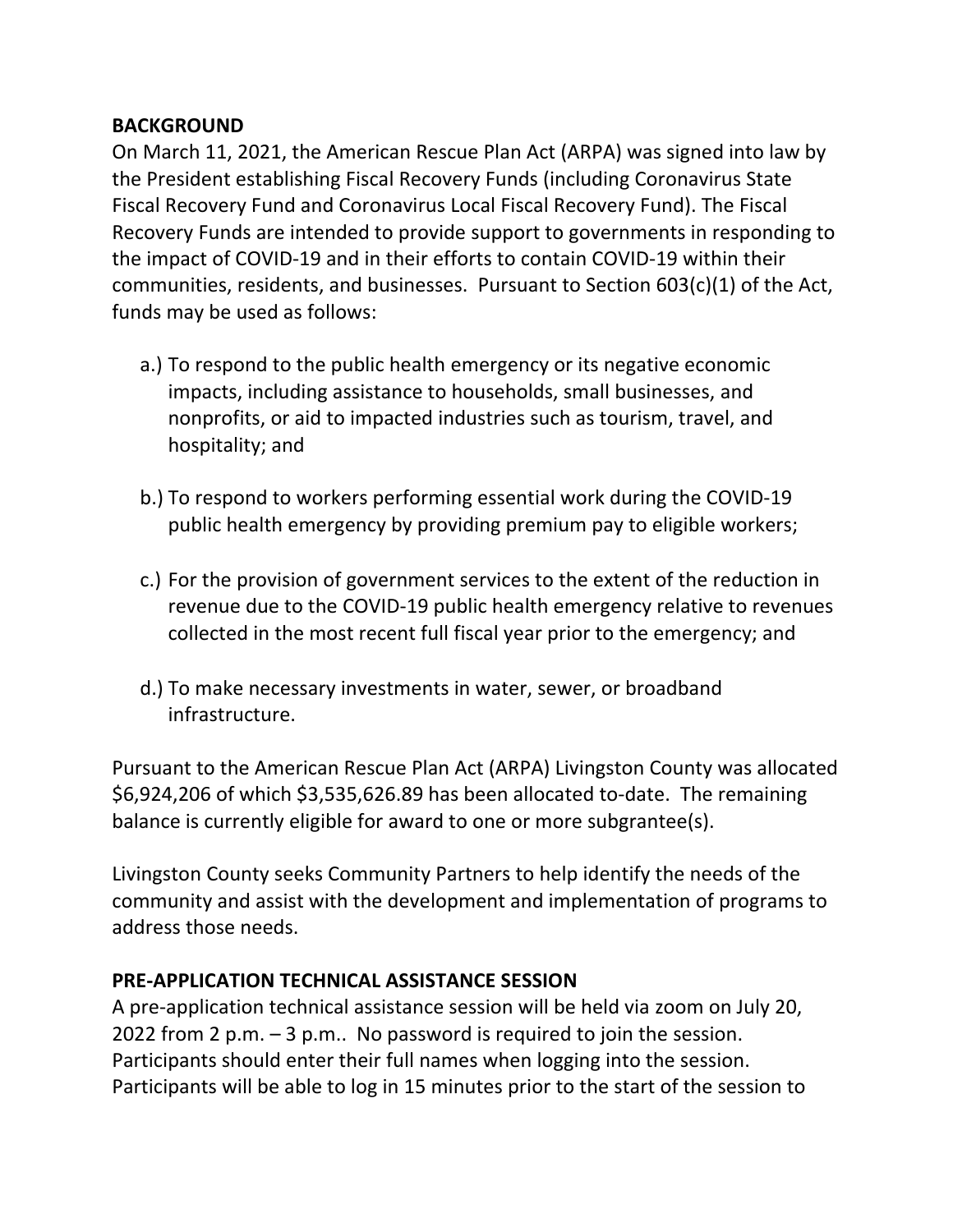test their equipment's audio settings and to download/print handouts if applicable. While participation is not mandatory in order to submit an application, it is highly recommended.

### **INCURRING COSTS**

Livingston County is not liable for any costs incurred in replying to this RFP.

# **ACCEPTANCE / REJECTION**

Livingston County reserves the right to accept or reject any or all proposals in part, or in total, as deemed to be in the best interest of Livingston County and to waive all minor irregularities in the proposal process. Any submission that is deemed non‐responsive, or does not meet the requirements is subject to rejection.

Notification of Awards will be provided by October 17, 2022.

# **ELIGIBLE ACTIVITIES**

1. To respond to the public health emergency or its negative economic impacts, including assistance to households, small businesses, and nonprofits, or aid to impacted industries such as tourism, travel and hospitality;

> *Eligible uses under this category must be in response to the disease itself or the harmful consequences of the economic disruptions resulting from or exacerbated by the COVID‐19 public health*   $emergency.$

Eligible Public Health Uses:

Responding to the public health emergency may include but is not limited to: vaccination programs (including incentives); medical care; testing; contact tracing; support for isolation or quarantine; support for vulnerable populations to access medical or public health services; public health surveillance; enforcement of public health orders; public communication efforts; enhancement to health care capacity; including alternative care facilities; purchases of personal protective equipment; support for prevention, mitigation, or other services in living facilities (nursing homes, incarceration settings, homeless shelters, group living facilities) and other key settings like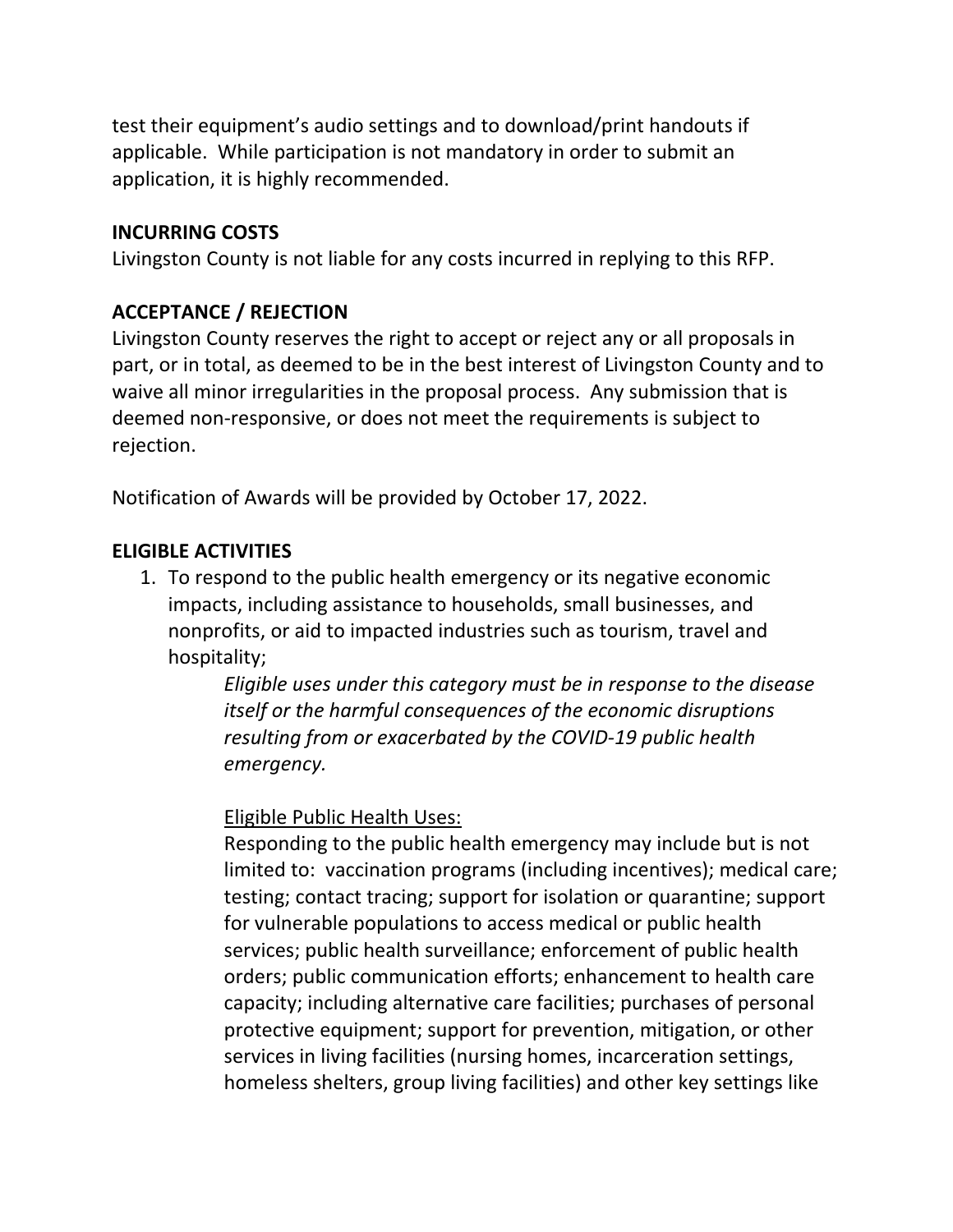schools; ventilation improvements in congregate settings, health care settings, or other key locations; enhancement of public health data systems, and other public health responses.

Behavioral health care including mental health treatment, substance misuse treatment, other behavioral health services, hotlines or warmlines, crisis intervention, overdose prevention, infectious disease prevention services or outreach to promote access to physical or behavioral health primary care and preventative medicine.

Capital investments in public facilities to meet pandemic operational needs.

*To assess whether additional uses would be eligible under this category, recipients should identify an effect of COVID‐19 on public health, including either or both of immediate effects or effects that may manifest over months or years, and assess how the use would respond to or address the identified need.* 

#### Responding to Negative Economic Impacts:

Assistance to unemployed workers including services like job training to accelerate rehiring of unemployed workers.

Assistance to households including (but not limited to): food assistance; rent, mortgage, or utility assistance; counseling and legal aid to prevent eviction or homelessness; cash assistance; emergency assistance for burials, home repairs, weatherization, or other needs; internet access or digital literacy assistance; or job training to address negative economic or public health impacts experienced due to a worker's occupation or level of training.

Assistance to small businesses and non‐profits including (but is not limited to): loans or grants to mitigate financial hardship such as declines in revenues or impacts of periods of business closure, for example by supporting payroll and benefit costs, costs to retain employees, mortgage, rent, or utility costs, and other operating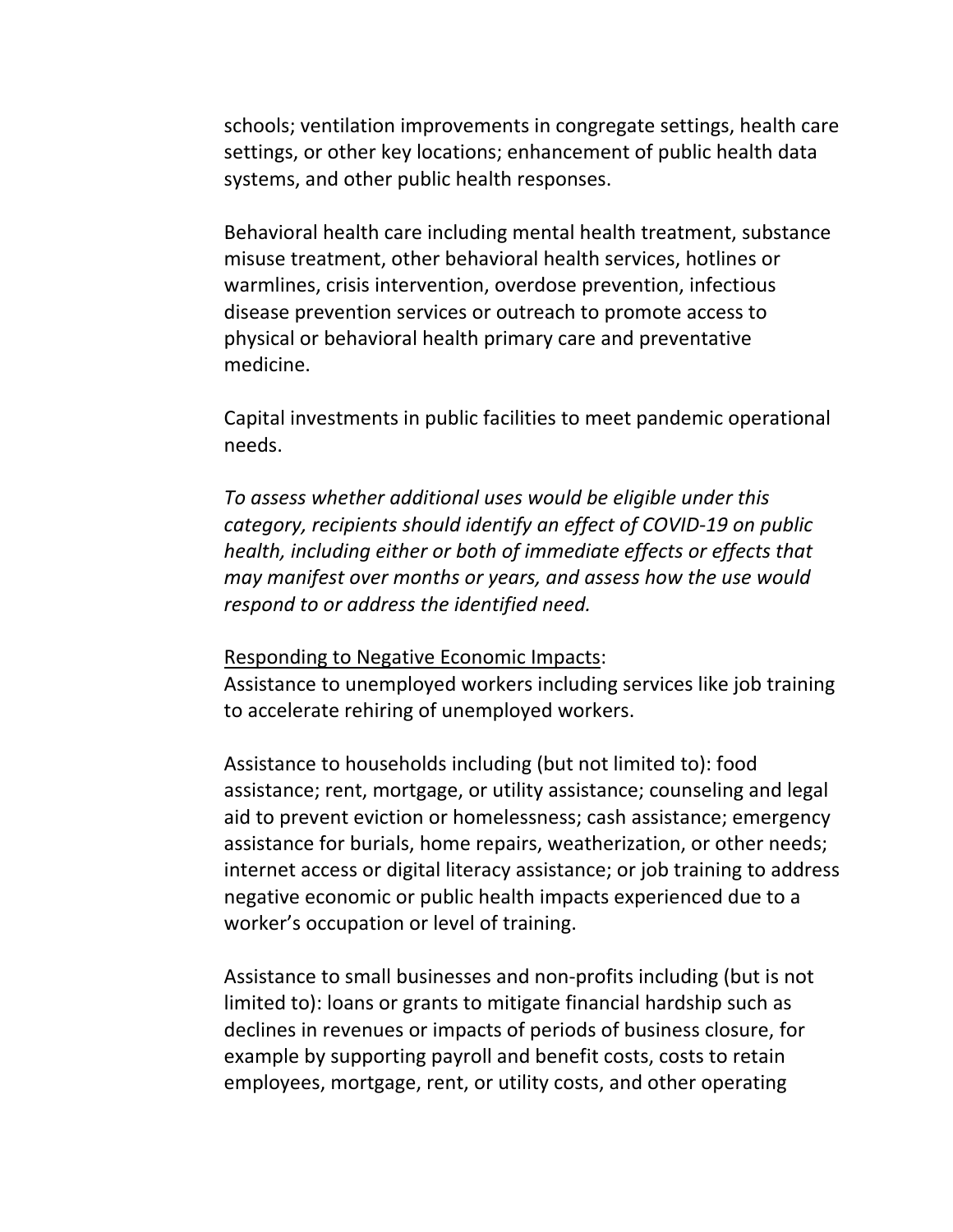costs. Loans, grants or in‐kind assistance to implement COVID‐19 prevention or mitigation tactics, such as physical plant changes to enable social distancing, enhanced cleaning efforts, barriers or partitions, or COVID‐19 vaccination, testing, or contact tracing programs. Technical assistance, counseling or other services to assist with business planning needs.

Back to work incentives, including cash payments for newly employed workers, job training, childcare assistance, and transportation to accelerate rehiring and thus reduce unemployment.

*Recipients must be able to assess whether, and the extent to which, there has been an economic harm, such as loss of earnings or revenue, that resulted from the COVID 19 public health emergency and whether, and the extent to which, the use would respond or address the harm.* 

*Funds may not be used for general economic development or workface development. General infrastructure projects, rainy day funds, or financial reserves are ineligible. Recipients must demonstrate that funding uses directly address a negative economic impact of the COVID 19 public health emergency.* 

2. To respond to workers performing essential work during the COVID‐19 public health emergency by providing premium pay to eligible workers;

> Funds may be used to provide premium pay to eligible workers performing essential work during the COVID‐19 public health emergency. These are workers who have been and continue to be relied on to maintain the continuity of operations of essential critical infrastructures, including those who are critical to protecting the health and wellbeing of their communities.

> Eligible workers include: staff at nursing homes, hospitals and home care settings; workers at farms, food production facilities, grocery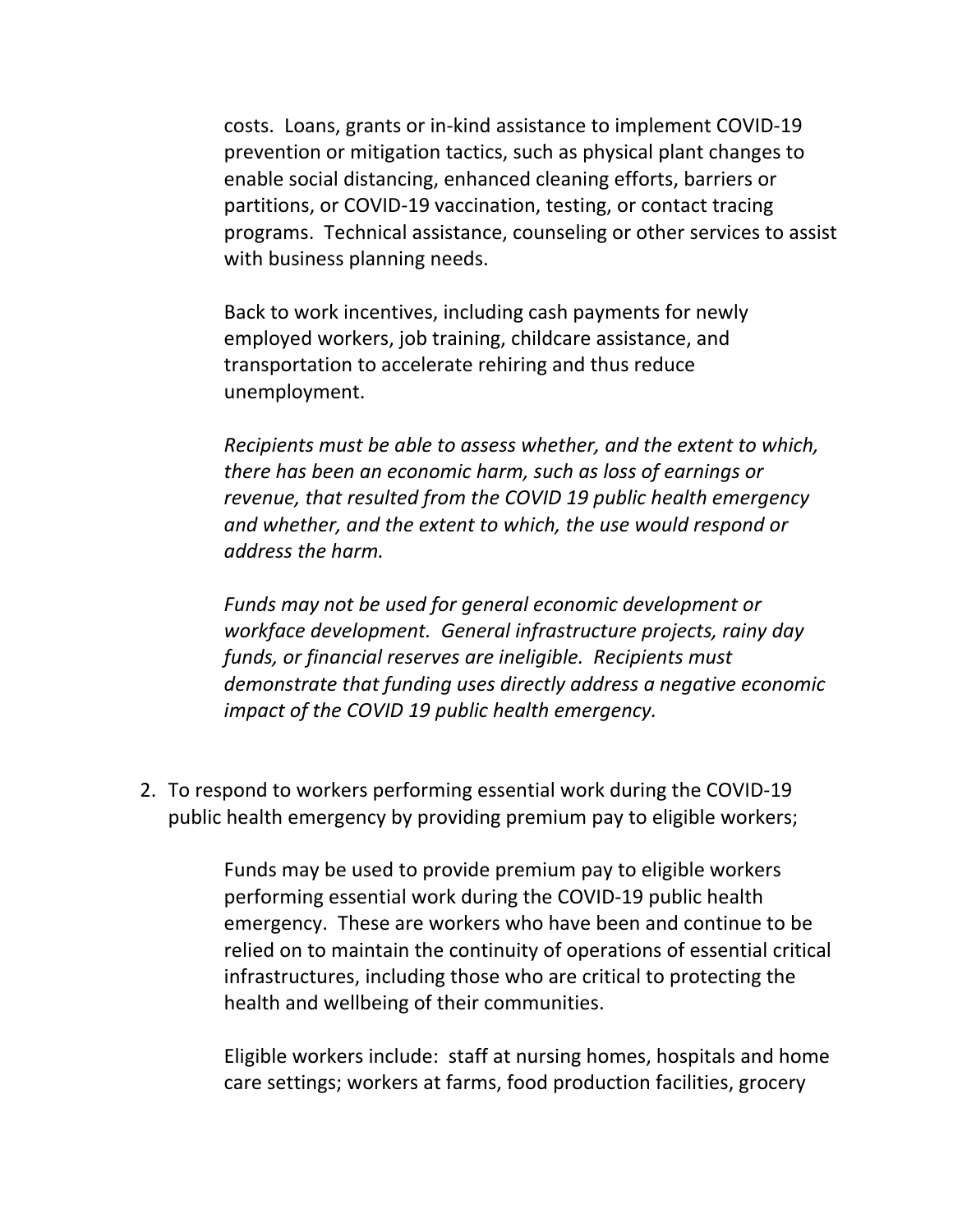stores, and restaurants; janitors and sanitation workers; truck drivers, transit staff and warehouse workers; public health and public safety staff; childcare workers, educators, and other school staff; and social service and human services staff.

Eligible workers are those that faced or face heightened risks due to the character of their work, including regular in‐person interactions or regular physical handling of items that were also handled by others.

*Premium pay shall not exceed \$13 an hour in addition to regular wages and shall not exceed an aggregate amount of \$25,000 per eligible worker.* 

3. To make necessary investments in water, sewer, or broadband infrastructure.

#### Water and Sewer Infrastructure:

Projects to construct, improve, or repair wastewater treatment plants, control non‐point sources of pollution, improve resilience of infrastructure to severe weather events, create green infrastructure, and protect waterbodies from pollution. Projects that improve drinking water infrastructure, such as building or upgrading facilities and transmission, distribution, and storage systems, including replacement of lead service lines. Projects to construct publicly owned treatment infrastructure, manage and treat stormwater or subsurface drainage water, facilitate water reuse, and secure publicly owned treatment works.

#### Broadband Infrastructure:

Eligible investments in broadband are those that are designed to provide services meeting adequate speeds and are provided to unserved and underserved households and businesses.

Upon project completion service should reliably meet or exceed symmetrical upload and download speeds of 100 Mbps. In areas where it is impractical for a project to deliver such service speeds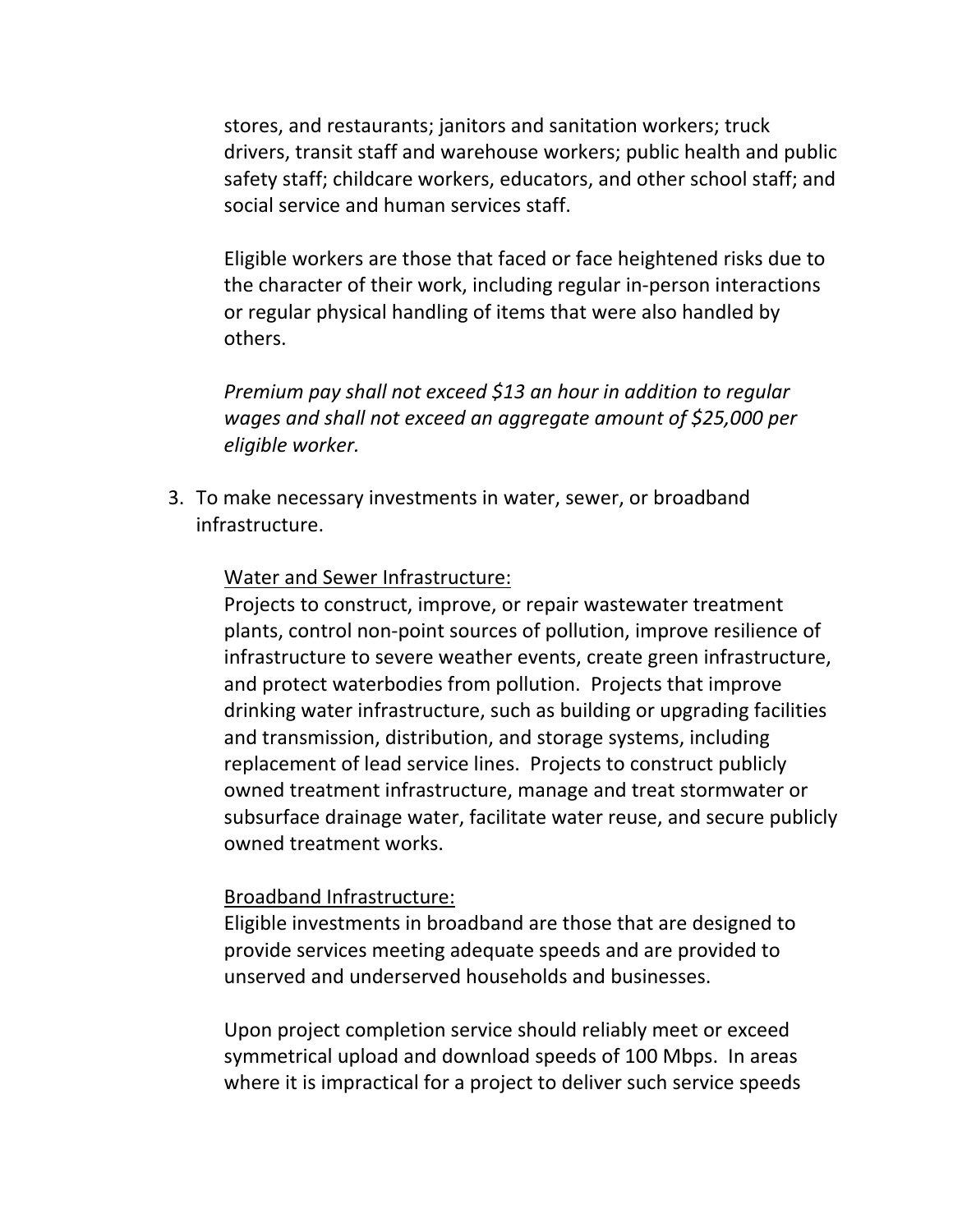because of the geography, topography, or excessive costs associated with such a project, the affected project would be expected to be designed to deliver service that reliably meets or exceeds 100 Mbps download and between at least 20 Mbps and 100 Mbps upload speeds and be scalable to a minimum of 100 Mbps symmetrical for download and upload speeds.

# **Program Accountability**

Each subgrantee is responsible for carrying out its responsibilities in accordance with this Request for Proposals, the ARP Act of 2021, Section 603 (c)(1), subsections (a), (b) and (d) and the Department of Treasury's Final Rule. Subgrantees are required to submit quarterly reports to the Livingston County Board Office on the use of subgrant funds and the progress of subgrant activities. Reports shall be submitted in accordance with the Coronavirus State and Local Fiscal Recovery Funds Guidance on Recipient Compliance and Reporting Responsibilities.

# **Fiscal Reporting Requirements**

Expenditure reports will be accepted monthly, but are required at least quarterly throughout the grant award period. Subgrantees must submit a final fiscal report to the Livingston County Board Office that covers the duration of the subgrant award. Subgrantees must use subgrant funds for allowable activities and expenditures during the subgrant period.

### **Proposal Format**

- 1. Letter of Interest ‐ A formal Letter of Interest on the letterhead of the eligible applicant/community partner.
- 2. Needs Statement Discuss the identified need and the impact on the Livingston County community.
- 3. Proposed Program Describe the proposed program including:
	- a description of the activities that will be provided with this funding;
	- how the activities chosen will meet the needs identified from the Needs Statement;
	- $\bullet$  the objective(s) hoped to be met through the program